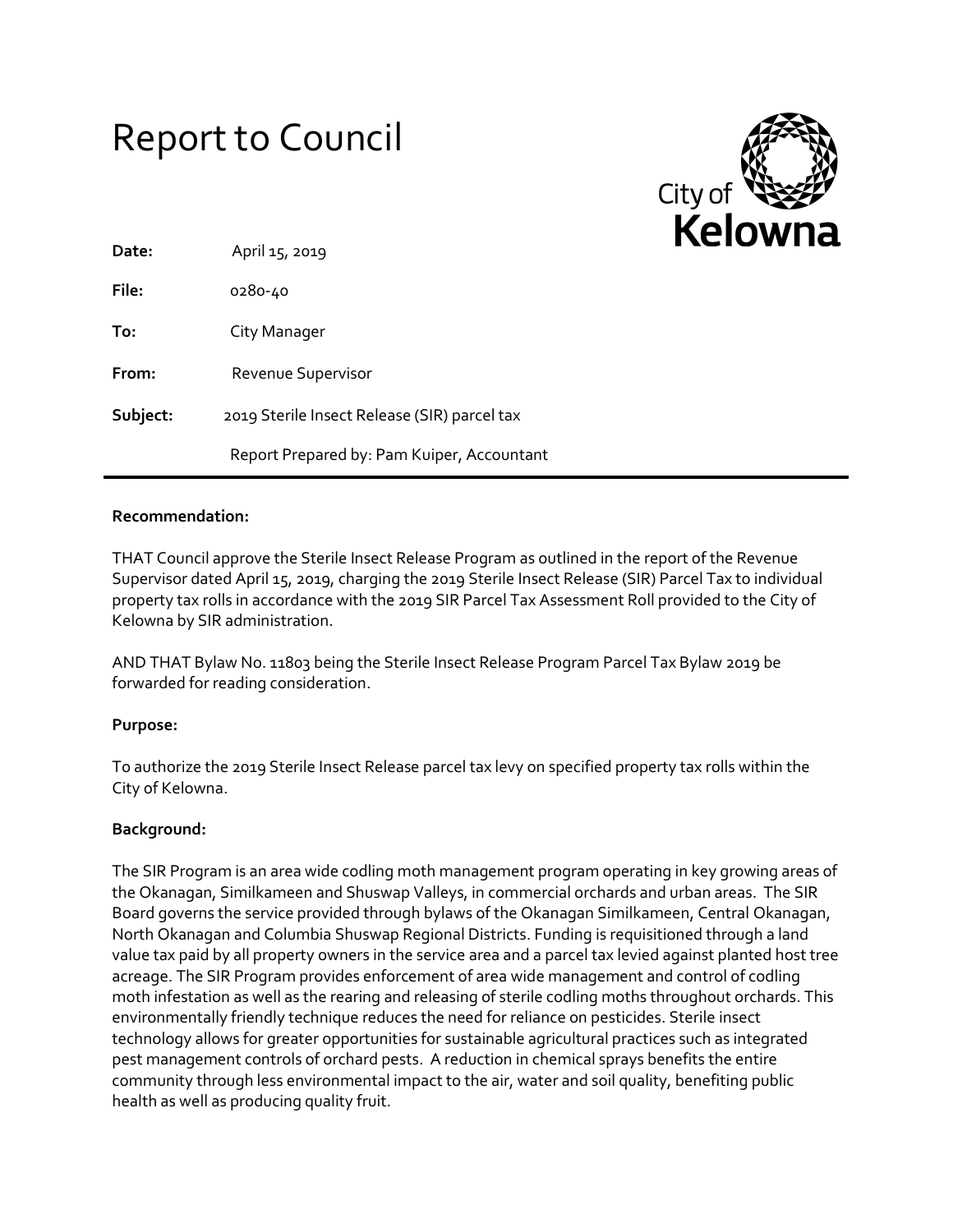The program consists of two separate levies. The first levy is based on the assessed value of the land and a tax rate for each class of property (residential, utility, major and light industrial, recreational, business, and farm land), and is provided by the Regional District of Central Okanagan. It applies, generally, to all property tax rolls within the City of Kelowna.

The second levy is a parcel tax applicable to all properties that are 0.30 acres or more and contain 20 or more codling moth host trees (apple, pear, crab apple, and quince). The 2019 charge of \$139.26 per assessed acre will be applied to all property tax rolls on the list provided by SIR administration and are attached to Bylaw 11803.

The following chart lists the historical annual budget figures levied on property within the City of Kelowna as well as the year over year percentage change.

|                                      | 2013      | 2014      | 2015      | 2016      | 2017      | 2018      | 2019      |
|--------------------------------------|-----------|-----------|-----------|-----------|-----------|-----------|-----------|
| General Levy on All<br>Properties    | \$708,659 | \$715,400 | \$719,400 | \$725,950 | \$731,272 | \$738,469 | \$744,305 |
| Percentage Change<br>from Prior Year | 0.79%     | 0.95%     | 0.56%     | 0.91%     | 0.73%     | 0.98%     | 0.79%     |
| Parcel Tax Levy                      | \$352,690 | \$344,695 | \$336,120 | \$329,755 | \$322,597 | \$319,073 | \$307,121 |
| Percentage Change<br>from Prior Year | $-3.71%$  | $-2.27%$  | $-2.49%$  | $-1.89%$  | $-2.17%$  | $-1.09%$  | $-3.75%$  |
| Per Acre Charge for<br>Parcel Tax    | \$139.26  | \$139.26  | \$139.26  | \$139.26  | \$139.26  | \$139.26  | \$139.26  |
| Percentage Change<br>from Prior Year | 0.00%     | 0.00%     | 0.00%     | 0.00%     | 0.00%     | 0.00%     | 0.00%     |

## **Internal Circulation:**

Office of the City Clerks

## **Legal/Statutory Authority:**

Section 200 of the Community Charter provides that Council may, by bylaw, impose a parcel tax in accordance with Part 7 Division  $4$  – Parcel Taxes to provide all or part of the funding for a service.

## **Financial/Budgetary Considerations:**

While the SIR program is run across the 4 participating regional districts, each municipality has tax authority over their own specific area. Each municipality deals with the parcel tax and then passes on the funds to the Regional District, who then uses the funds to pay for the SIR Program.